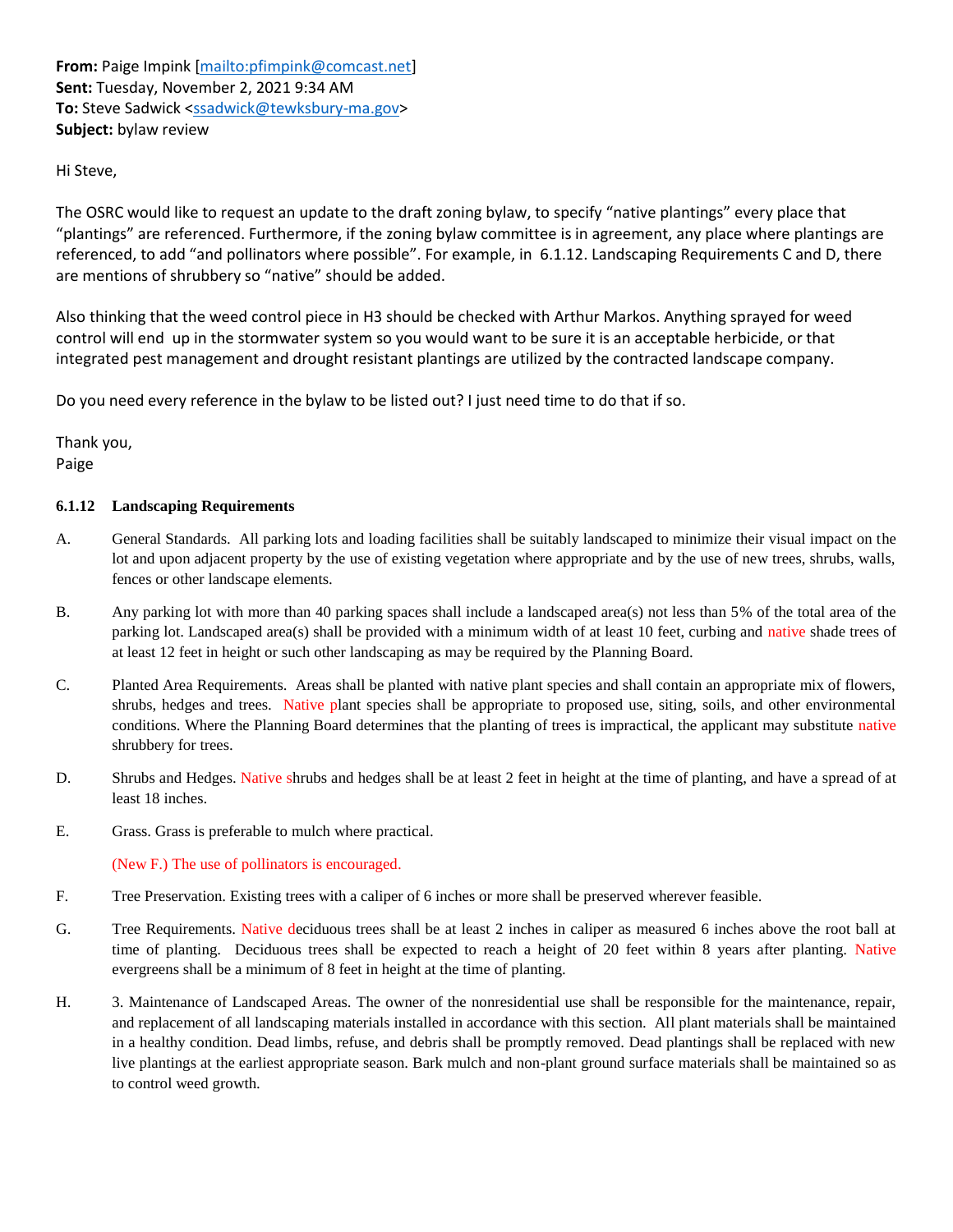# Proposed amendments for Tewksbury Town Meeting 5/5/21

I move that multi-family (MF) not be an allowed use in an office/research (OR) zone.

If Office/Research zones get multi-family housing, then we permanently loss the tax benefit that offices bring to the town. Right now, the office market is crummy, but before the pandemic, office construction was booming in Waltham & Boston. In a few years the economy will need new office buildings again. Office buildings are taxed as commercial property, almost twice as high as residences. If residences are built on an OR site, the opportunity for an office building is gone for the foreseeable future – at least several decades and probably more like 50 years -- and with it the chance of bringing in significant revenue for decades.

| 1. Proposed Change to Use Table in the OR Column: |  |                                                          |
|---------------------------------------------------|--|----------------------------------------------------------|
|                                                   |  | A.2.D. Multifamily up to 7 units---- change from PB to N |
|                                                   |  | A.2.F. Multifamily Development---- change from PB to N   |

The allowed height of a building that abuts houses should be measured from the ground level of the nearest part of lowest abutting house, provided the elevation of the ground at that part of the house is lower than the ground at the building.

If the ground plan of a building at any point is higher than the ground plane of any abutting house (at the point closest to both), then the height of the building shall be measured from the lowest ground plane of an abutting house at the point closest to the building.

# 2. BUILDING HEIGHT:

The height of a building measured as the vertical distance from the grade plane to the highest point of the roof. Not included are spires, cupolas, antennae, or similar parts of structures which do not enclose potentially habitable floor space.

# Exclude Cinema & Adult use from OR zone.

| 3. Proposed Change to Use Table in the OR Column: |
|---------------------------------------------------|
| A.4.AA. Cinema---- Change from PB to N            |
| A.4.HH Adult Use - Change from PB to N            |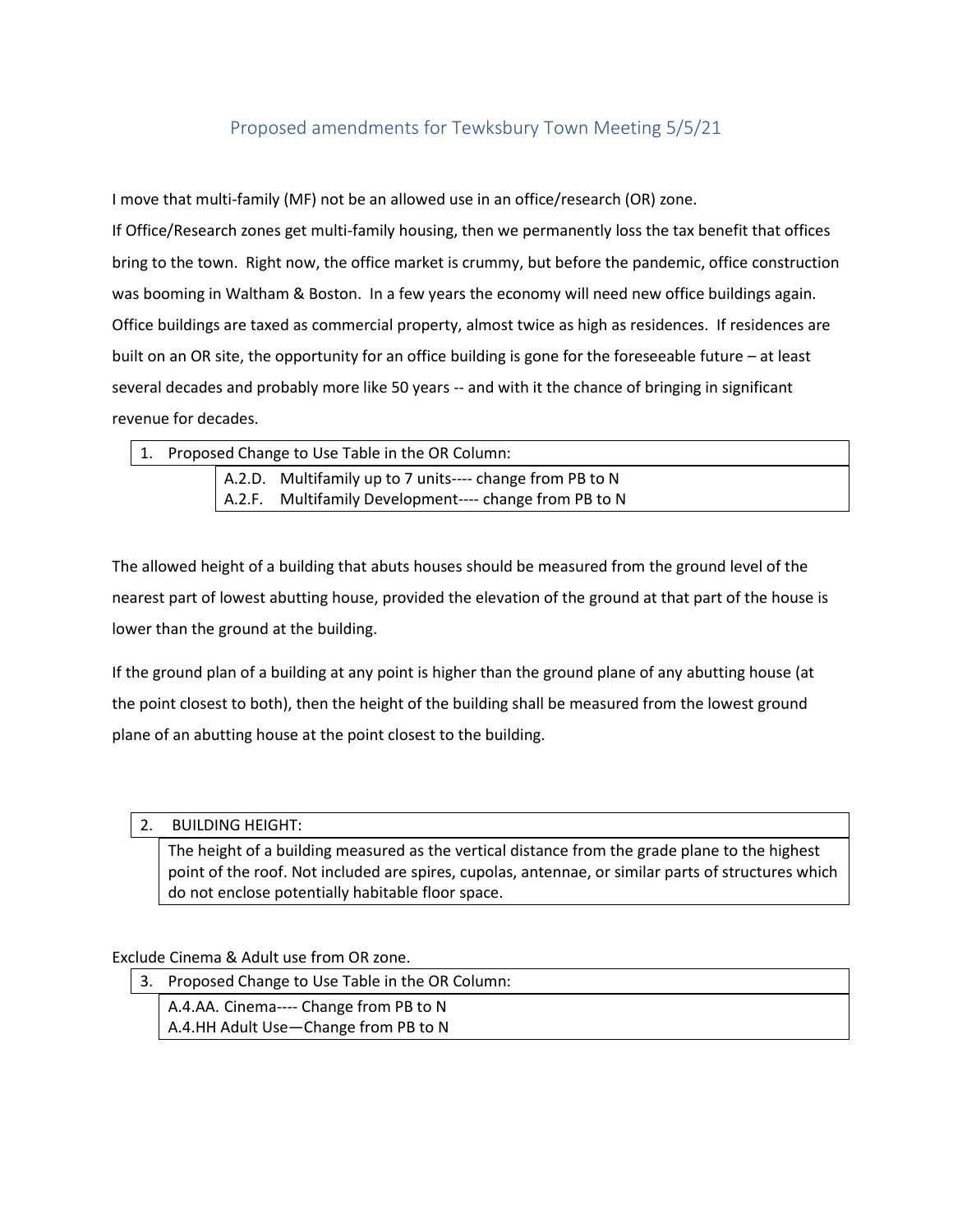Limit # of stories to 3 Limit height to 30'

#### 4. 5.3.4 Industrial Districts

OR- Maximum Height (Stories)—5

#### 8.2.4.B 5 units per acre, or 10 bedrooms

5. 8.2.4.B Multifamily density change

Maximum density shall be 7 units per acre nor more than 14 bedrooms per acre. This will allow for flexibility in the number of bedrooms per unit to vary from one to 3 bedrooms. The ratio of three-bedroom market rate units to three-bedroom affordable units (as required under Section 8.3) shall be 1 to 1.

# 6.3.A Billboards at 1000' from residence zone

#### 6. 6.3.A Billboards at 1000' from residence zone

Locations. Off-premises signs shall be permitted in the Industrial 1 and Office/ Research Zoning Districts located adjacent to either Interstate 93 or Interstate 495. No off-premises sign edge shall be located closer than 25 feet from the Interstate highway right-of way or within 500 feet of a Residential use.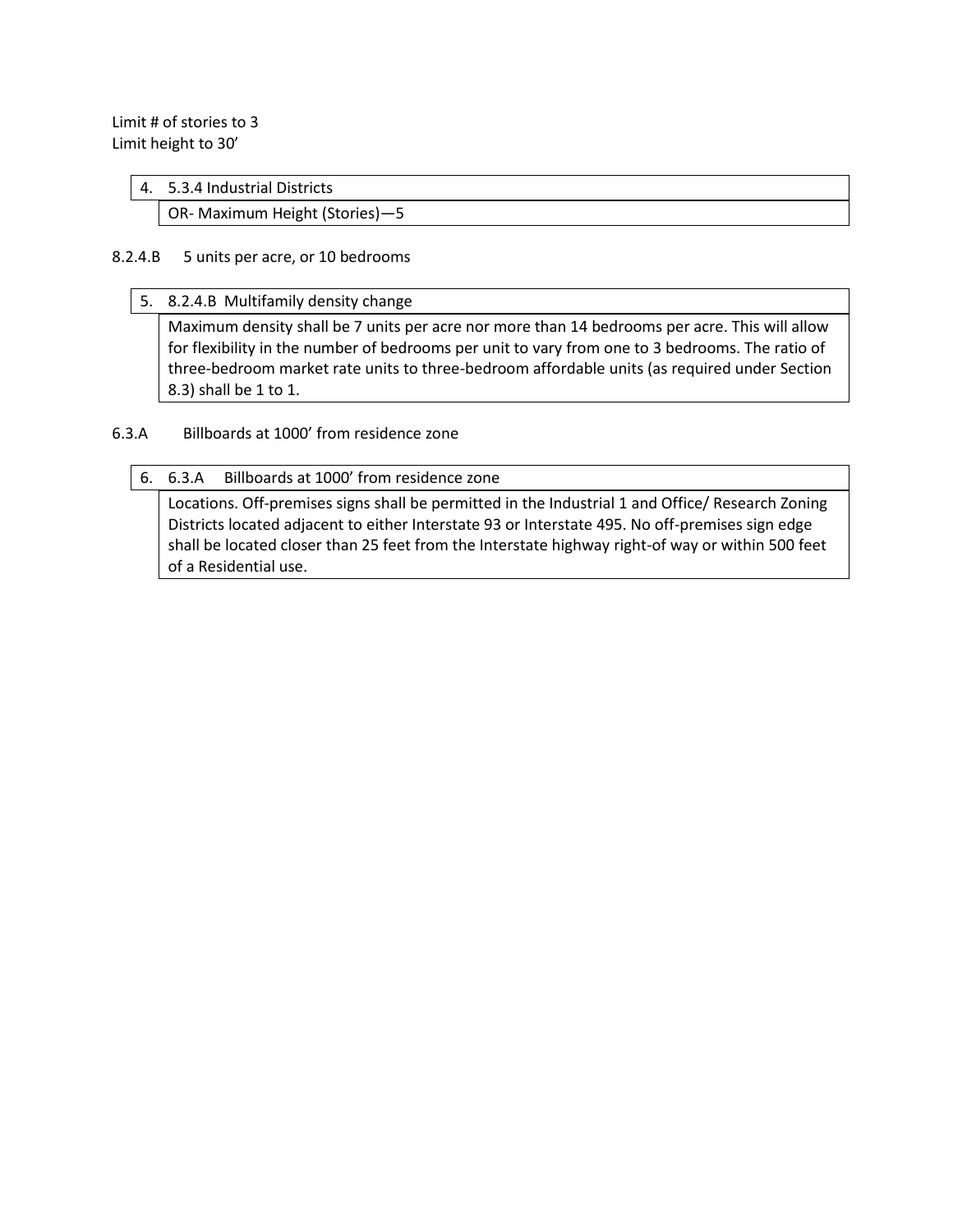**From:** Contact form at Tewksbury MA [\[mailto:cmsmailer@civicplus.com\]](mailto:cmsmailer@civicplus.com) **Sent:** Sunday, October 31, 2021 8:33 AM **To:** Alexandra Lowder **Subject:** [Tewksbury MA] Comments/questions for meeting on Nov 2 (Sent by Carolyn Watkins, [timandca@posteo.net\)](mailto:timandca@posteo.net)

Hello alowder,

Carolyn Watkins [\(timandca@posteo.net\)](mailto:timandca@posteo.net) has sent you a message via your contact form [\(https://www.tewksbury-ma.gov/user/3064/contact\)](https://www.tewksbury-ma.gov/user/3064/contact) at Tewksbury MA.

If you don't want to receive such e-mails, you can change your settings at [https://www.tewksbury-ma.gov/user/3064/edit.](https://www.tewksbury-ma.gov/user/3064/edit)

Message:

1- the final proposed zoning draft is just too large. I realize some items have to be changed at the same time as other items but this draft is just too large. Breaking/grouping it into several smaller sections would be beneficial for both the residents to absorb all the aspects of the proposal and vote accordingly. This 108 page proposal means that if someone doesn't like some sections, the entire thing is voted down.

2- I personally like the historic look of a New England town center as ours represents. I wouldn't mind a few changes/additions. But the proposed changes in zoning, in my opinion, will allow the changes to be too drastic. It will look more like a city which is not the town I chose to move to.

3- The changes in the draft would allow for a significant increase in the building of residences, how is the town planning to provide services for this population increase? One being the schools, we will out-grow the brand new elementary school quickly.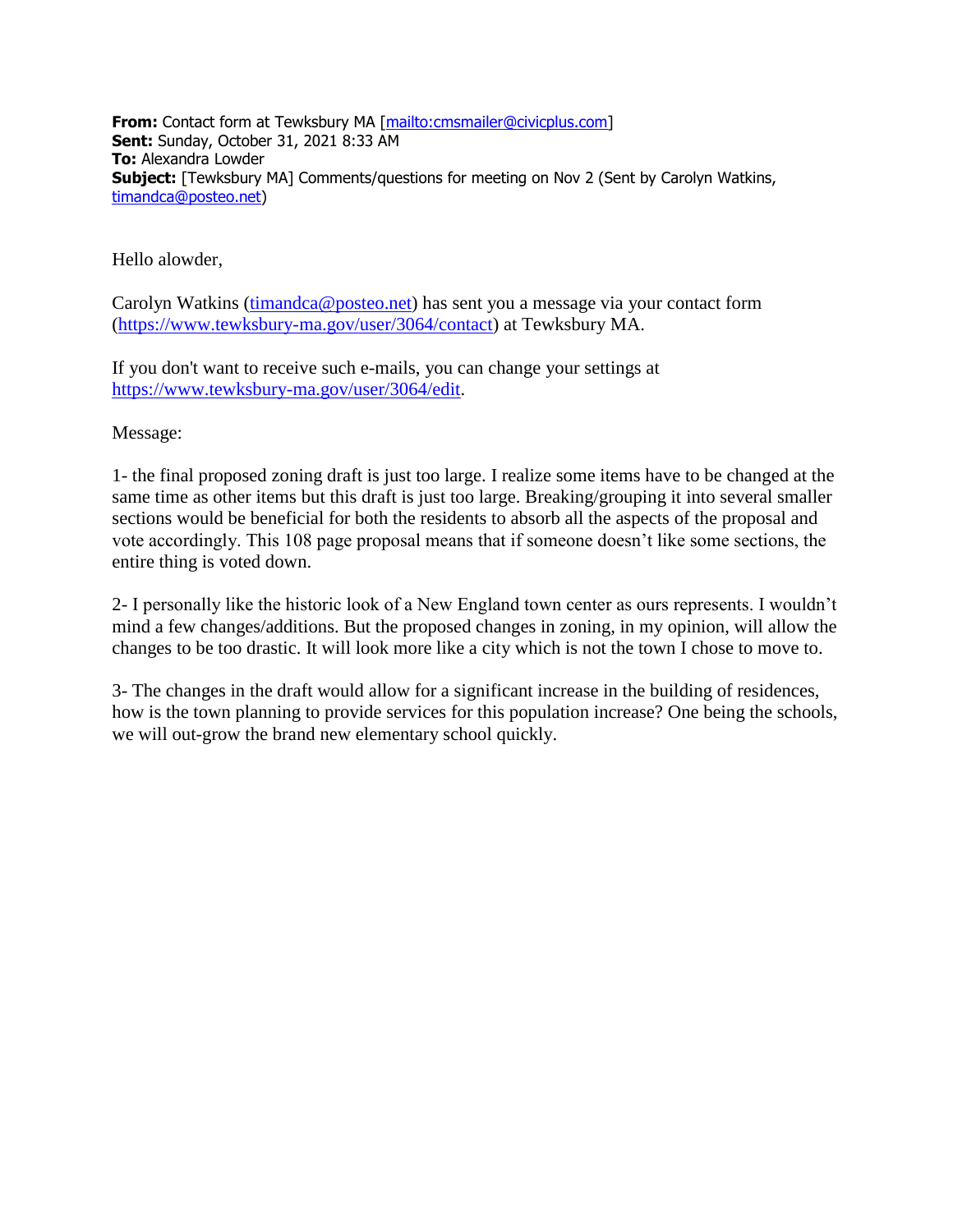----- Forwarded message from PeterZdinak [<peterzdinak@aol.com>](mailto:peterzdinak@aol.com) -----Date: Tue, 2 Nov 2021 09:02:11 -0400 From: PeterZdinak [<peterzdinak@aol.com>](mailto:peterzdinak@aol.com) Subject: Input on Final Zoning Draft To: [zoning@tewksbury-ma.gov](mailto:zoning@tewksbury-ma.gov)

Hello,

Unfortunately I will not be able to attend the zoning bylaw public hearing tonight, but I do want to provide some comments on the zoning bylaw changes.

First, I would like to thank all the zoning bylaw committee members for all the time and hard work they have put in to preparing the zoning bylaw change documents.

I support all the changes to the bylaw, except one: the set-back distance of off-premise signs to a residential use. Specifically the change from existing bylaw paragraph 5291 "within 1000 feet of a Residential or Multifamily District or Use" to draft zoning bylaw paragraph 6.3.A "within 500 feet of a Residential use." 1000 feet was the distance agreed upon at Town Meeting just a few years ago when the billboard article was adopted, and should not be changed. This is a substantial change to the bylaw itself, not just an wording or organizational change.

If "500 feet" in the draft zoning bylaw paragraph 6.3.A is changed to "1000 feet" I will be able to support the zoning bylaw change article at Town Meeting; otherwise I will vote against it.

Thank you,

Peter Zdinak

187 Bradford Road

Tewksbury, MA 01876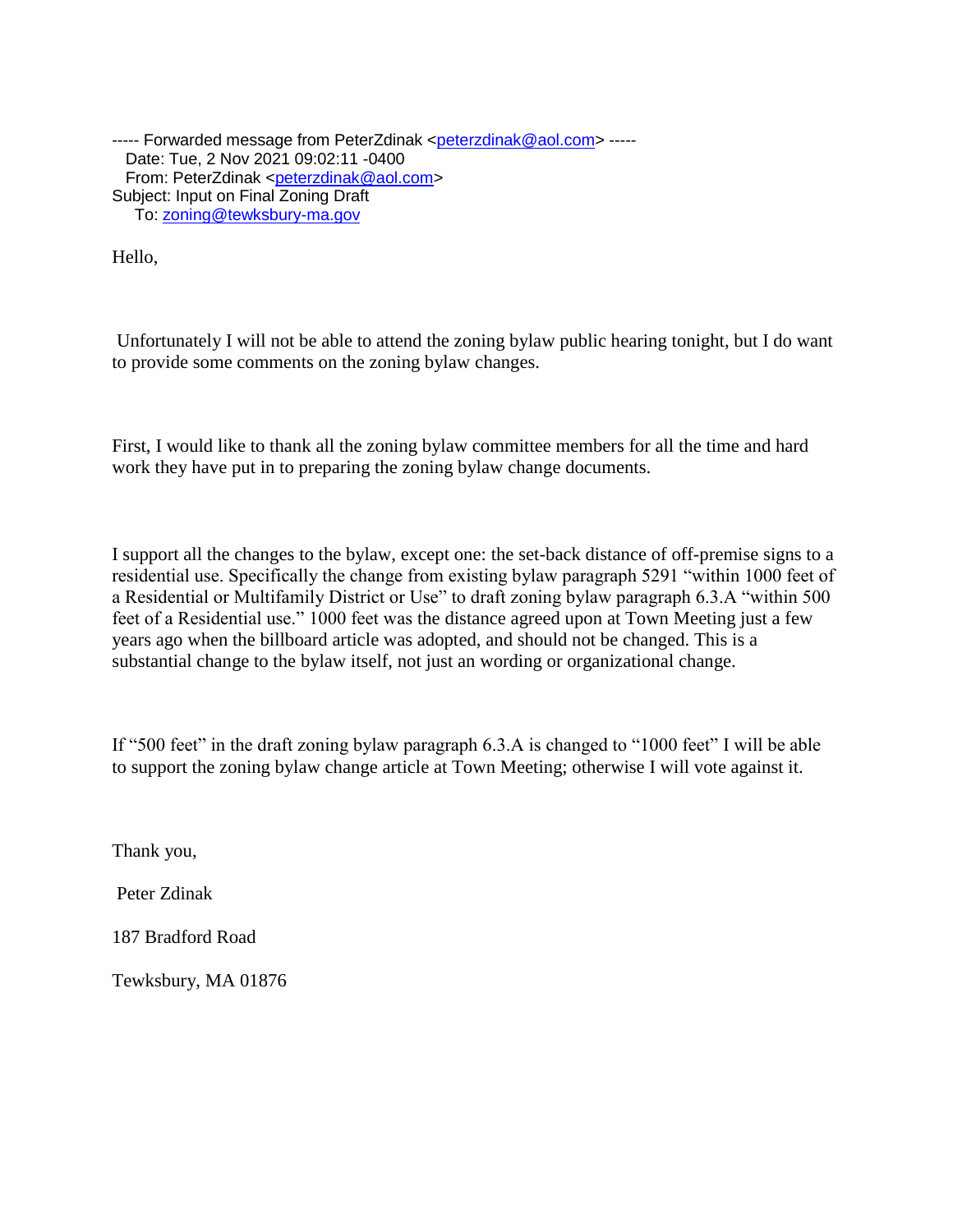# COMMENTS FROM DEDICATED EMAIL ADDRESS

1..... Forwarded message from George Ferdinand <<u>georgeferdinand@mail.com</u>> -----Date: Fri, 17 Sep 2021 14:25:50 +0200 From: George Ferdinand [<georgeferdinand@mail.com>](mailto:georgeferdinand@mail.com) Subject: Bylaws update To: [zoning@tewksbury-ma.gov](mailto:zoning@tewksbury-ma.gov)

Change Proposed: under SECTION 7000. SPECIAL RESIDENTIAL REGULATIONS 7010. AFFORDABLE HOUSING REQUIREMENT 7014. Provisions:

Remove B & C \*its concerning the fee-in-lieu-of units payment\*

Sincerly, George Ferdinand

--- Forwarded message from Bob O'Brien <<u>bobobrien@hotmail.com</u>> ----- Date: Fri, 1 Oct 2021 20:38:57 +0000 From: Bob O'Brien <br />
cobobrien@hotmail.com> Subject: Recommended bylaw modifications To: [zoning@tewksbury-ma.gov](mailto:zoning@tewksbury-ma.gov)

Re: input to the bylaw proposal to be presented in spring of 2022.

I would like to have all "fees in lieu" completely removed from our bylaws. There will be zero opportunity for any resident, any developer, any landowner et al to request a waiver in lieu of any kind.

\_\_\_\_\_\_\_\_\_\_\_\_\_\_\_\_\_\_\_\_\_\_\_\_\_\_\_\_\_\_\_\_\_\_\_\_\_\_\_\_\_\_\_\_\_\_\_\_\_\_\_\_\_\_\_\_\_\_\_\_\_\_\_\_\_\_\_\_\_\_\_\_\_\_\_\_

This includes affordable housing subsiding fees in lieu, sidewalk fees in lieu, and all other current and future such waivers.

The second path/ option of this article if necessary: is to transfer the fee in lieu bylaw (if it must legally remain as a bylaw) : is to transfer all fee in lieu responsibilities From the current decision board : planning board to the zoning board of appeals.

\_\_\_\_\_\_\_\_\_\_\_\_\_\_\_\_\_\_\_\_\_\_\_\_\_\_\_\_\_\_\_\_\_\_\_\_\_\_\_\_\_\_\_\_\_\_\_\_\_\_\_\_\_\_\_\_\_\_\_\_\_\_\_\_\_\_\_\_\_\_\_\_\_\_\_\_

Thank you

 $\left|3\right|$ ----- Forwarded message from "Bowden, Dohn A" <<u>Dohn\_Bowden@uml.edu</u>> -----

Date: Mon, 27 Sep 2021 15:00:59 +0000

From: "Bowden, Dohn A" [<Dohn\\_Bowden@uml.edu>](mailto:Dohn_Bowden@uml.edu)

Subject: Comments on Final Zoning Draft and Final Update to Proposed Zoning Map 2021 To: [zoning@tewksbury-ma.gov](mailto:zoning@tewksbury-ma.gov)

Hello,